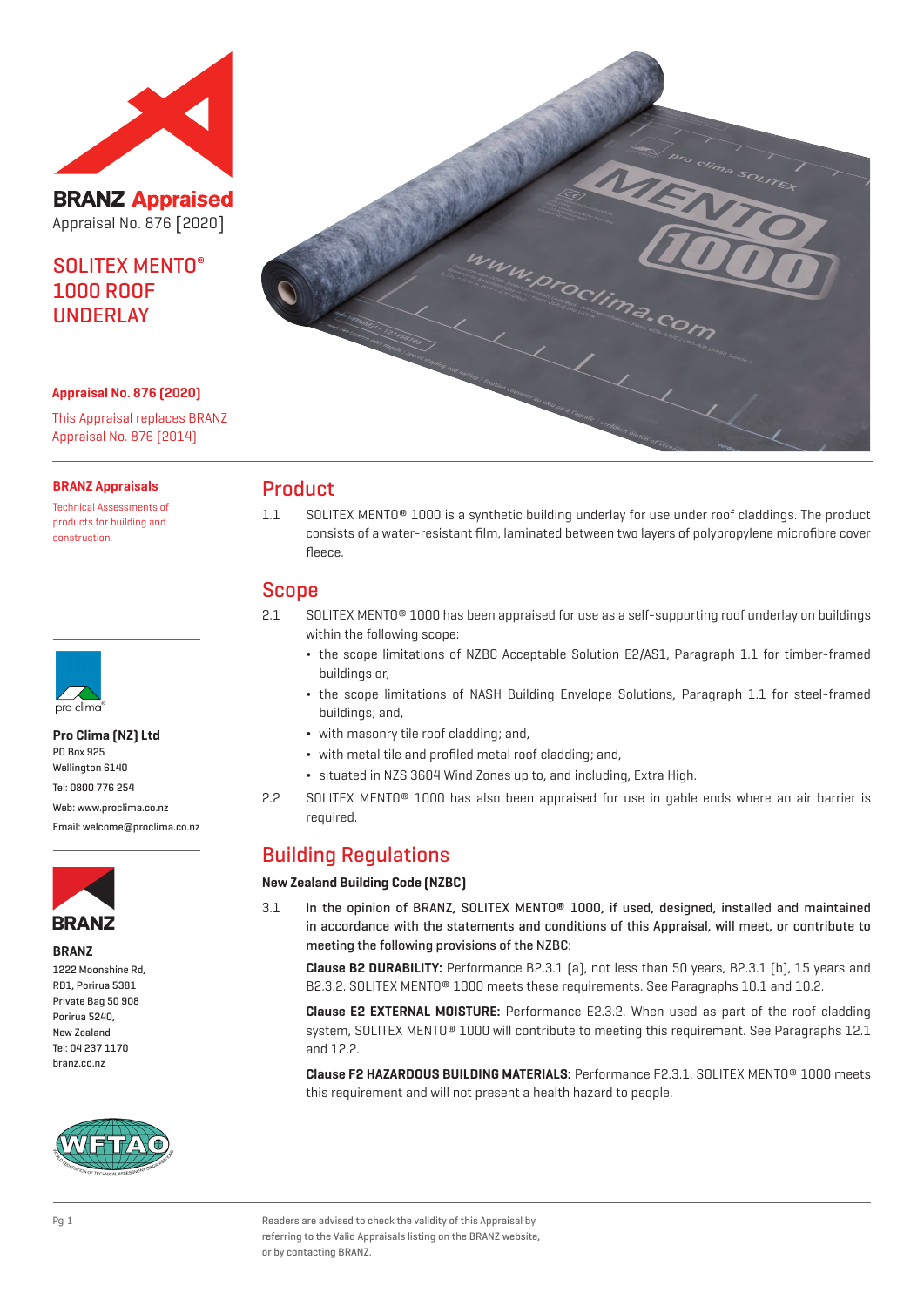

## Technical Specification

- 4.1 SOLITEX MENTO® 1000 is a monolithic, non-porous, synthetic building underlay for use under roof claddings. The product consists of a TEEE (Thermoplastic Elastomer Ether Ester) water-resistant film laminated between two layers of polypropylene microfibre cover fleece. SOLITEX MENTO® 1000 is coloured black on the top face and grey on the bottom face.
- 4.2 SOLITEX MENTO®1000 is supplied in rolls 1.5 and 3 m wide x 50 m long. 'Connect' versions are available with two integrated self-adhesive strips. The products are printed with the MENTO® 1000 name repeated along the length of the roll. The rolls are wrapped in clear polythene film.
- 4.3 TESCON EXTORA® Sealing Tape is used where required to seal the laps of SOLITEX MENTO® 1000 and to repair rips and tears in the underlay. Refer to BRANZ Appraisal No. 838 (2019) for further information.
- 4.4 DUPLEX is a double-sided adhesive tape for bonding laps in low pitch roofs.
- 4.5 TESCON® NAIDECK is a double-sided butyl rubber tape for sealing between counter battens and roof underlay.

#### **Accessories**

- 4.6 Accessories used with SOLITEX MENTO® 1000 which are supplied by the installer are:
	- ¬ Fixings galvanised or stainless steel staples, clouts, screws or proprietary underlays fixings, or other temporary fixings to attach the roof underlay to the framing.

## Handling and Storage

5.1 Handling and storage of the products, whether on-site or off-site, is under the control of the installer. The rolls must be protected from damage and weather. They must be stored on their side, under cover, in clean, dry conditions and must not be crushed.

### Technical Literature

6.1 Refer to the Appraisals listing on the BRANZ website for details of the current Technical Literature for SOLITEX MENTO® 1000. The Technical Literature must be read in conjunction with this Appraisal. All aspects of design, use, installation and maintenance contained in the Technical Literature and within the scope of this Appraisal must be followed.

# Design Information

### Timber and Steel Framing

7.1 Timber and steel roof framing must be provided in accordance with the requirements of the NZBC and the roof cladding manufacturer.

### General

- 8.1 SOLITEX MENTO<sup>®</sup> 1000 is intended for use as an alternative to conventional kraft paper roof underlays, which are fixed over timber or steel-framed roofs in order to limit the entry of wind into the roof cavity, and to assist in the moisture management of the roof cladding system.
- 8.2 The material also provides a degree of temporary weather protection during early construction. However, the product will not make the roof weathertight and some wetting of the underlying structure is always possible before the roof cladding is installed. Hence, the entire building must be closed-in and made weatherproof before moisture sensitive materials such as ceiling linings and insulation materials are installed.
- 8.3 SOLITEX MENTO<sup>®</sup> 1000 must not be exposed to the weather or ultraviolet (UV) light for a total of more than 30 days before being covered by the roof cladding.
- 8.4 SOLITEX MENTO® 1000 is suitable for use under roof claddings on buildings as a roof underlay in accordance with NZBC Acceptable Solution E2/AS1, Table 23. Refer to Table 1 for the material properties of SOLITEX MENTO® 1000.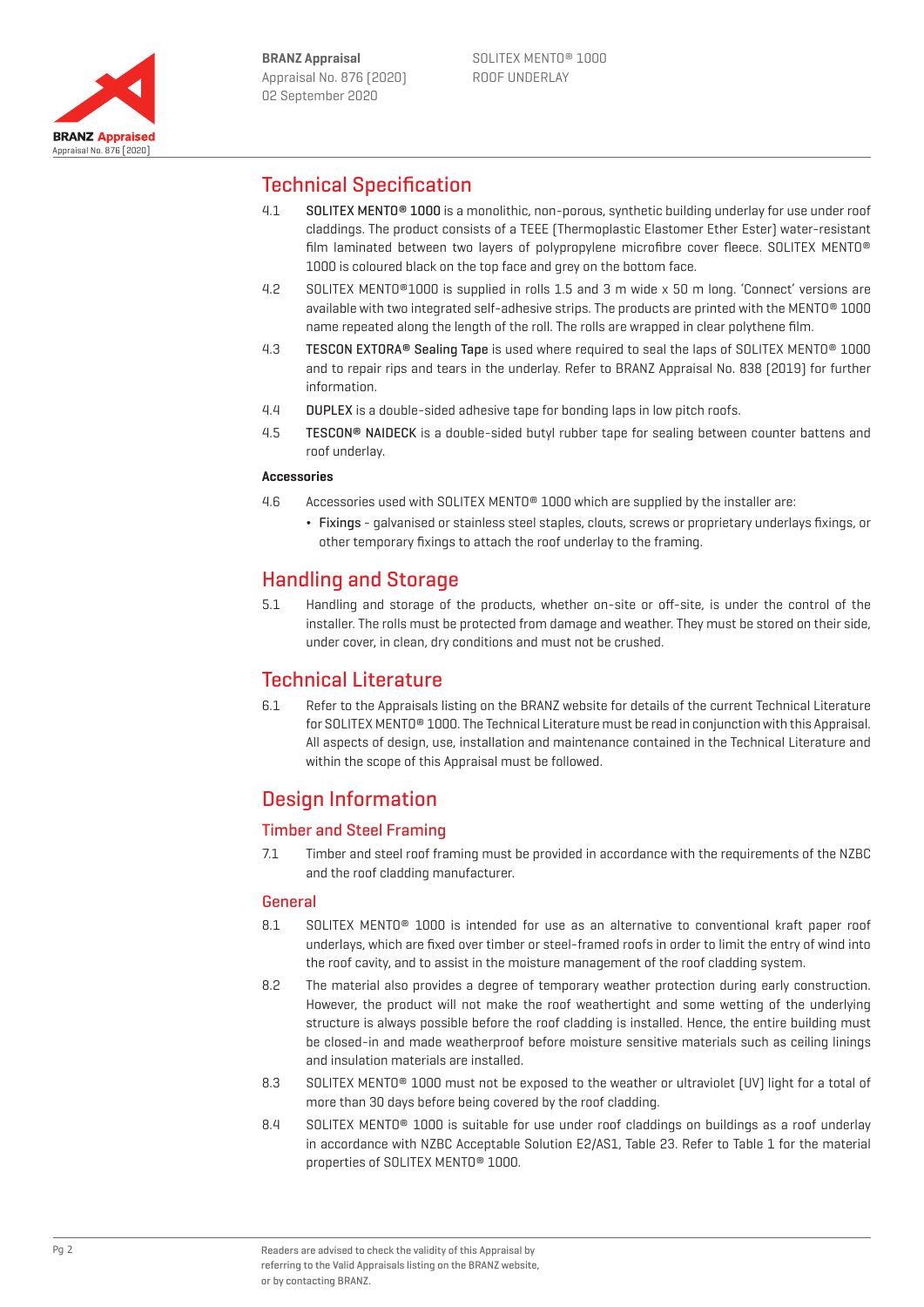

8.5 SOLITEX MENTO® 1000 is suitable for use at roof pitches less than 8° (minimum 3°). When used at pitches less than 8°, SOLITEX MENTO® 1000 must be installed horizontally. At pitches greater than 8°, SOLITEX MENTO<sup>®</sup> 1000 can be installed vertically or horizontally. SOLITEX MENTO<sup>®</sup> 1000 must span no greater than 1,200 mm in one direction.

#### **Table 1: NZBC E2/AS1, Table 23 Requirements**

| NZBC E2/AS1, Table 23 Roof<br><b>Underlays Properties</b> | <b>Property Performance</b><br>Requirement | Results                        |
|-----------------------------------------------------------|--------------------------------------------|--------------------------------|
| Absorbency                                                | $\geq 150$ g/m <sup>2</sup>                | Pass                           |
| Vapour Resistance                                         | $\leq$ 7 MN s/g                            | Pass                           |
| Water Resistance                                          | $\geq 100$ mm                              | Pass                           |
| pH of Extract                                             | $\geq$ 5.5 and $\leq$ 8                    | Pass                           |
| Shrinkage                                                 | $\leq 0.5\%$                               | Pass                           |
| Mechanical                                                | Edge tear and tensile strength             | Edge tear (Average):*          |
|                                                           |                                            | Machine direction >170 N       |
|                                                           |                                            | Cross direction > 110 N        |
|                                                           |                                            | Tensile strength [Average]:*   |
|                                                           |                                            | Machine direction $>$ 4.0 kN/m |
|                                                           |                                            | Cross direction > 2.5 kN/m     |

\*Values are for product tested after equivalent of 90 days UV exposure.

#### **Pro Clima Installation Method**

- 8.6 Pro Clima (NZ) Ltd offers an optional installation method where the SOLITEX MENTO® 1000 is separated from the roofing to provide additional ventilation to the roof space. This method requires that SOLITEX MENTO® 1000 is installed horizontally and that the underlay is fixed direct to the top of the rafter or truss top chord and is secured with a minimum 20 mm thick counter batten fixed directly over the rafter or truss member. The length of fixings used to secure purlins and tile battens to the rafter or truss must be increased by the counter batten thickness. Pro Clima (NZ) Ltd recommend for this installation method that, in addition to all laps being a minimum of 150 mm, all laps are sealed with TESCON EXTORA® Sealing Tape.
- 8.7 For roof pitches 15° or less, Pro Clima (NZ) Ltd recommends that SOLITEX MENTO® 1000 'connect' with the integrated sealing tape systems is used where possible. On laps where a connection with the integrated sealing tape system is not possible, the lap should be connected with DUPLEX double-sided tape and the overlap taped with TESCON EXTORA® tape.
- 8.8 For roof pitches 10° or less, Pro Clima (NZ) Ltd recommends that in addition to Paragraph 8.7, the roof underlay is laid on solid sarking and that TESCON NAIDECK tape is fixed between the counter battens and the roof underlay.

#### **Structure**

9.1 SOLITEX MENTO<sup>®</sup> 1000 is suitable for use in all Wind Zones of NZS 3604 up to, and including, Extra High.

#### **Durability**

- 10.1 SOLITEX MENTO® 1000 meets code compliance with NZBC Clause B2.3.1 (a), not less than 50 years for roof underlays used where the roof cladding durability requirement or expected serviceable life is not less than 50 years, e.g. under masonry roof tile cladding, and code compliance with NZBC Clause B2.3.1 (b), 15 years for roof underlays used where the roof cladding durability requirement is 15 years.
- 10.2 SOLITEX MENTO® 1000 has been tested in accordance with AS/NZS 4200.1:2017 for heat shrinkage. It will not shrink under high temperatures and is therefore suitable for use under dark coloured sheet metal roofing.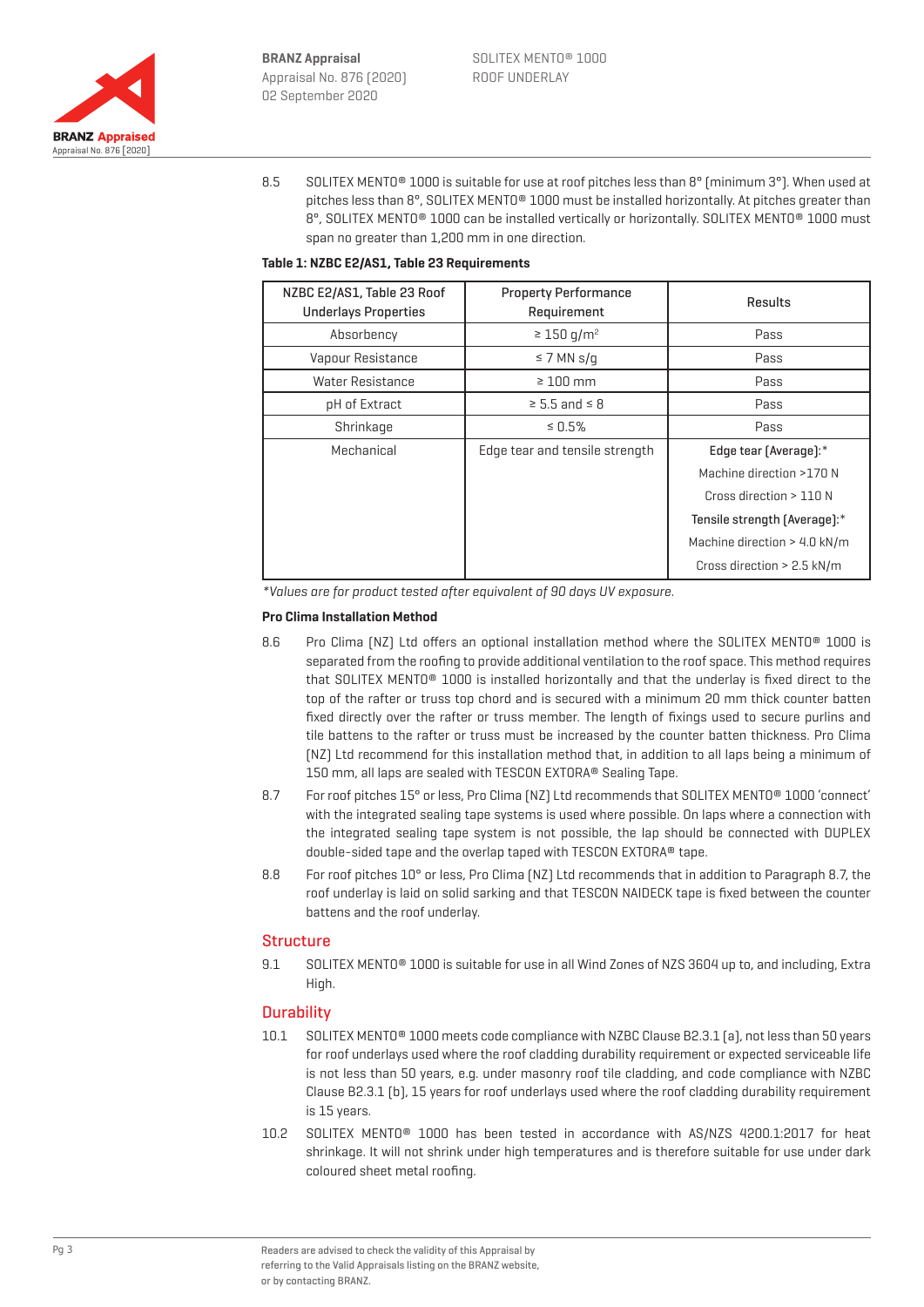

#### **Serviceable Life**

10.3 Provided it is not exposed to the weather or UV light for a total of more than 30 days, and provided the roof cladding is maintained in accordance with the cladding manufacturer's instructions and the roof cladding remains weather resistant, SOLITEX MENTO® 1000 is expected to have a serviceable life equal to that of the roof cladding.

#### Control of Internal Fire and Smoke Spread

11.1 SOLITEX MENTO<sup>®</sup> 1000 has an AS 1530 Part 2 flammability index of not greater than 5 and therefore meets the requirements of NZBC Acceptable Solution C/AS2, Paragraph 4.17.8 b), for the surface finish requirements of suspended flexible fabric used as an underlay to exterior cladding that is exposed to view in occupied spaces.

#### Prevention of Fire Occurring

12.1 Separation or protection must be provided to SOLITEX MENTO<sup>®</sup> 1000 from heat sources such as fire places, heating appliances, flues and chimneys. Part 7 of NZBC Acceptable Solutions C/AS1, C/AS2 and NZBC Verification Method C/VM1 provide methods for separation and protection of combustible materials from heat sources.

#### External Moisture

- 13.1 SOLITEX MENTO® 1000 must only be used under roof claddings that meet the requirements of the NZBC, such as those covered by NZBC Acceptable Solution E2/AS1, or roof claddings covered by a valid BRANZ Appraisal.
- 13.2 SOLITEX MENTO® 1000, when installed in accordance with the Technical Literature and this Appraisal, will assist in the total cladding system's compliance with NZBC Clause E2.

### Installation Information

#### Installation Skill Level Requirements

14.1 All design and building work must be carried out in accordance with the Technical Literature and this Appraisal by competent and experienced tradespersons conversant with SOLITEX MENTO® 1000. Where the work involves Restricted Building Work (RBW) this must be completed by, or under the supervision of, a Licensed Building Practitioner (LBP) with the relevant License class.

#### Underlay Installation

- 15.1 SOLITEX MENTO® 1000 must be fixed at maximum 150 mm centres to all framing members with large-head clouts 20 mm long, 8-12 mm galvanised or stainless steel staples, self-drilling screws or proprietary underlay fixings. The membrane must be pulled taut over the framing before fixing.
- 15.2 SOLITEX MENTO<sup>®</sup> 1000 may be run vertically or horizontally at roof pitches greater than 8° and must be laid horizontally at roof pitches less than 8°. It must extend from the ridge and overhang the fascia board by 20-25 mm. Vertical laps must be no less than 150 mm wide. Horizontal laps must be no less than 150 mm, with the direction of the lap ensuring that water is shed to the outer face of the underlay. End laps must be made over framing and be no less than 150 mm wide. To assist with achieving the correct lap dimension, SOLITEX MENTO® 1000 has a 150 mm lap line printed continuously along the edges.
- 15.3 When fixing the product in windy conditions, care must be taken due to the large sail area created.
- 15.4 Any damaged areas of SOLITEX MENTO® 1000, such as tears, holes or gaps around service penetrations, must be repaired. Damaged areas can be repaired by covering with new material lapping the damaged area by at least 150 mm and taping with TESCON EXTORA® Sealing Tape. Small tears and holes may also be repaired with TESCON EXTORA® Sealing Tape.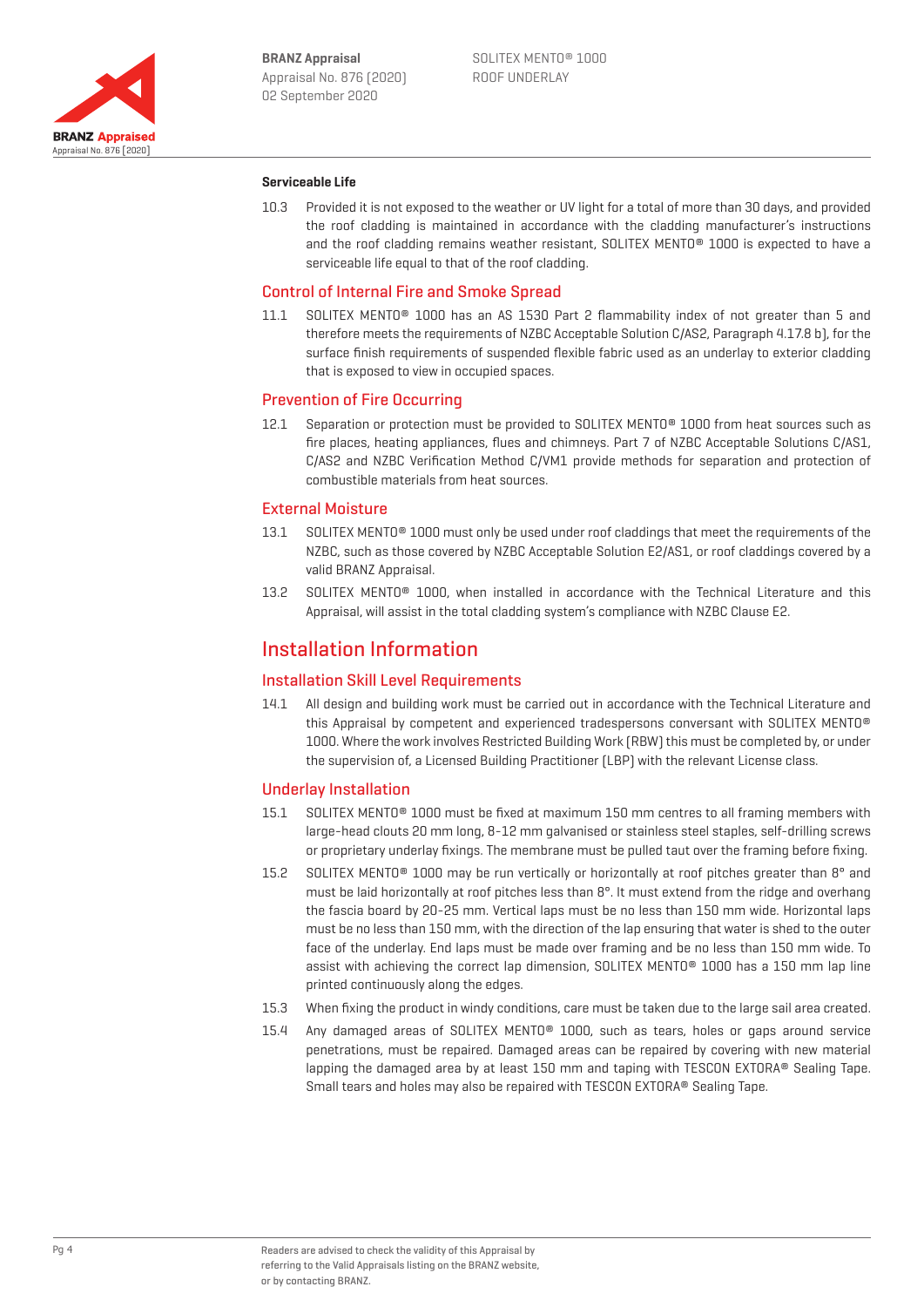

#### **Pro Clima Installation Method**

15.5 Pro Clima (NZ) Ltd offers an optional installation method. Refer to Paragraph 8.6 for more detail. In this installation method, Pro Clima [NZ] Ltd recommends that SOLITEX MENTO® 1000 is fixed directly to the top of the rafter or truss and that counter battens are fixed over the rafter or truss member to secure the underlay. Pro Clima (NZ) Ltd recommends that SOLITEX MENTO® 1000 be run horizontally for all roof pitches. Laps must be in accordance with Paragraph 15.2 and be sealed in accordance with Paragraph 8.6.

#### **Inspections**

15.6 The Technical Literature must be referred to during the inspection of SOLITEX MENTO® 1000 installations.

### Basis of Appraisal

The following is a summary of the technical investigations carried out:

#### **Tests**

- 16.1 The following tests have been carried out on SOLITEX MENTO® 1000 in accordance with NZBC Acceptable Solution E2/AS1, Table 23: tensile strength, edge-tear resistance and resistance to water vapour transmission in accordance with AS/NZS 4200.1, shrinkage in accordance with AS/NZS 4201.3, resistance to water penetration in accordance with AS/NZS 4201.4, surface water absorbency in accordance with AS/NZS 4201.6 and pH of extract in accordance with AS/NZS 1301.421s. A range of these tests were completed before and after SOLITEX MENTO® 1000 was exposed to UV light.
- 16.2 The flammability index of SOLITEX MENTO® 1000 has been evaluated in accordance with AS 1530.2.

#### Other Investigations

- 17.1 A durability opinion has been given by BRANZ technical experts.
- 17.2 An evaluation of the expected performance of SOLITEX MENTO® 1000 in direct contact with metal roof cladding has been completed by BRANZ.
- 17.3 The practicability of installation of SOLITEX MENTO® 1000 has been assessed by BRANZ and found to be satisfactory.
- 17.4 The Technical Literature, including installation instructions, has been examined by BRANZ and found to be satisfactory.

#### **Ouality**

- 18.1 The manufacture of SOLITEX MENTO<sup>®</sup> 1000 has been examined on behalf of BRANZ, including methods adopted for quality control. Details of the quality and composition of the materials used were obtained and found to be satisfactory.
- 18.2 The quality of supply to the market is the responsibility of Pro Clima (NZ) Ltd.
- 18.3 Building designers are responsible for the design of the building, and for the incorporation of the roof underlay into their design in accordance with the instructions of Pro Clima (NZ) Ltd.
- 18.4 Quality of installation is the responsibility of the installer in accordance with the instructions of Pro Clima (NZ) Ltd.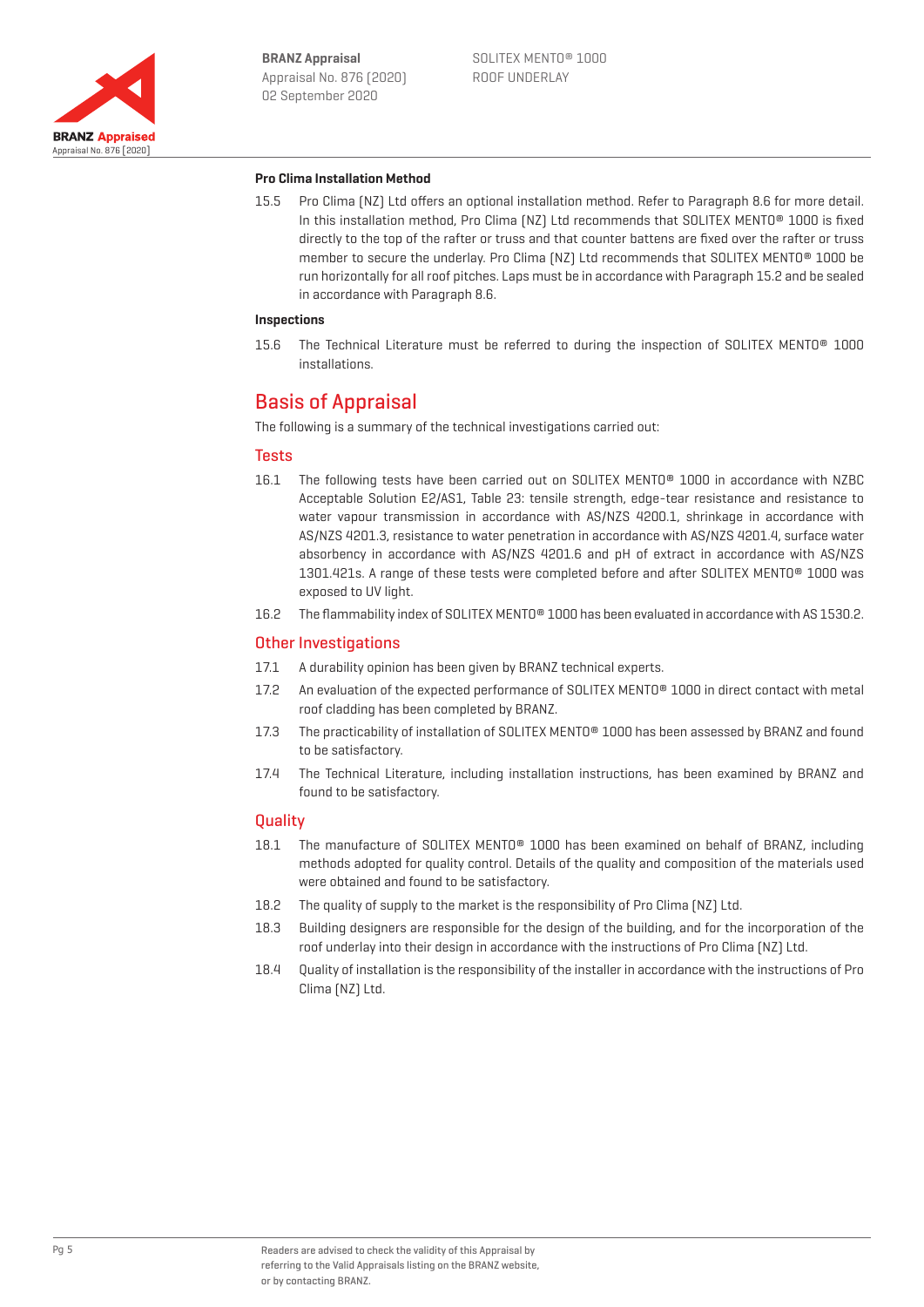

## Sources of Information

- ¬ AS 1530.2: 1993 Test for Flammability of Materials.
- ¬ AS/NZS 1301.421s: 1998 Determination of the pH value of aqueous extracts of paper, board and pulp cold extraction method.
- ¬ AS/NZS 4200.1: 2017 Pliable building membranes and Underlays Materials.
- ¬ AS/NZS 4201.3: 1994 Pliable building membranes and Underlays Methods of test Shrinkage.
- ¬ AS/NZS 4201.4: 1994 Pliable building membranes and Underlays Methods of test Resistance to water penetration.
- ¬ AS/NZS 4201.6: 1994 Pliable building membranes and Underlays Methods of test Surface water absorbency.
- ¬ AS/NZS 4534: 2006 Zinc and zinc/aluminium-alloy coatings on steel wire.
- ¬ NZS 3604: 2011 Timber-framed buildings.
- ¬ Ministry of Business, Innovation and Employment Record of amendments Acceptable Solutions, Verification Methods and handbooks.
- ¬ The Building Regulations 1992.